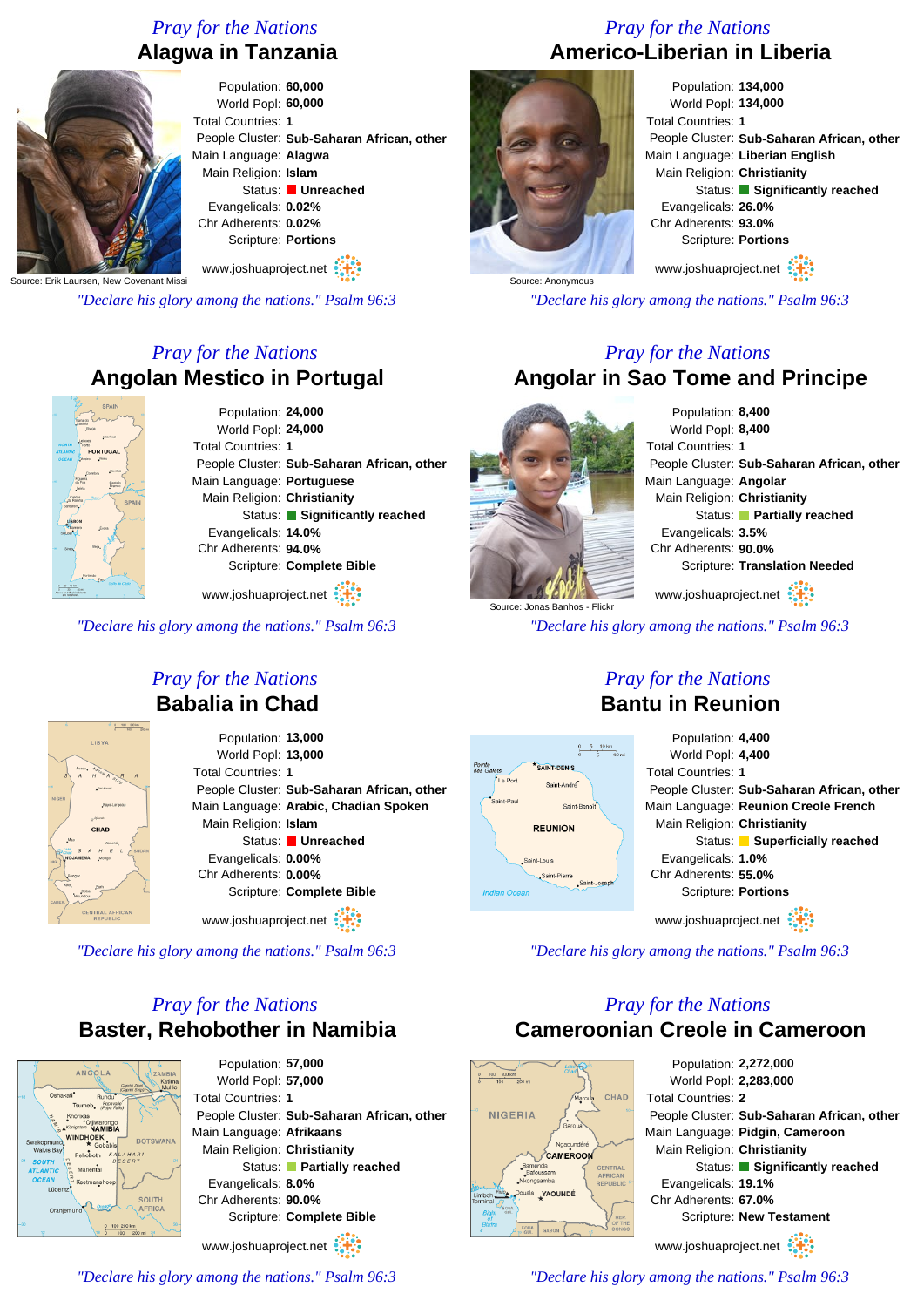# *Pray for the Nations* **Cameroonian Creole in Nigeria**

### *Pray for the Nations* **Cameroonian Creole, Detribalized in Cameroon**





www.joshuaproject.net

*"Declare his glory among the nations." Psalm 96:3*

### *Pray for the Nations*

### **Cameroonian Creole, Detribalized in Canada**



Population: **8,900** World Popl: **1,691,700** Total Countries: **3** People Cluster: **Sub-Saharan African, other** Main Language: **French** Main Religion: **Christianity** Status: **Significantly reached** Evangelicals: **15.0%** Chr Adherents: **80.0%** Scripture: **Complete Bible**

www.joshuaproject.net

*"Declare his glory among the nations." Psalm 96:3*

### *Pray for the Nations* **Cape Verdean in Angola**



Population: **82,000** World Popl: **788,500** Total Countries: **18** People Cluster: **Sub-Saharan African, other** Main Language: **Kabuverdianu** Main Religion: **Christianity** Status: **Partially reached** Evangelicals: **4.0%** Chr Adherents: **98.0%** Scripture: **Portions** www.joshuaproject.net

Source: Anonymous

*"Declare his glory among the nations." Psalm 96:3*

### *Pray for the Nations* **Cape Verdean in Canada**



Population: **4,100** World Popl: **788,500** Total Countries: **18** People Cluster: **Sub-Saharan African, other** Main Language: **Kabuverdianu** Main Religion: **Christianity** Status: **Partially reached** Evangelicals: **8.0%** Chr Adherents: **90.0%** Scripture: **Portions**

Source: Anonymous www.joshuaproject.net *"Declare his glory among the nations." Psalm 96:3*



Population: **1,682,000** World Popl: **1,691,700** Total Countries: **3** People Cluster: **Sub-Saharan African, other** Main Language: **French** Main Religion: **Christianity** Status: **Significantly reached** Evangelicals: **16.7%** Chr Adherents: **67.0%** Scripture: **Complete Bible**

www.joshuaproject.net

*"Declare his glory among the nations." Psalm 96:3*

### *Pray for the Nations*

### **Cameroonian Creole, Detribalized in Finland**



Population: **800** World Popl: **1,691,700** Total Countries: **3** People Cluster: **Sub-Saharan African, other** Main Language: **French** Main Religion: **Christianity** Status: **Significantly reached** Evangelicals: **12.0%** Chr Adherents: **65.0%** Scripture: **Complete Bible** www.joshuaproject.net

*"Declare his glory among the nations." Psalm 96:3*

### *Pray for the Nations* **Cape Verdean in Argentina**



Population: **15,000** World Popl: **788,500** Total Countries: **18** People Cluster: **Sub-Saharan African, other** Main Language: **Kabuverdianu** Main Religion: **Christianity** Status: **Partially reached** Evangelicals: **7.0%** Chr Adherents: **98.0%** Scripture: **Portions** www.joshuaproject.net

*"Declare his glory among the nations." Psalm 96:3*

### *Pray for the Nations* **Cape Verdean in Cape Verde**



Source: Anonymous

Population: **413,000** World Popl: **788,500** Total Countries: **18** People Cluster: **Sub-Saharan African, other** Main Language: **Kabuverdianu** Main Religion: **Christianity** Status: **Significantly reached** Evangelicals: **10.1%** Chr Adherents: **97.8%** Scripture: **Portions**

www.joshuaproject.net

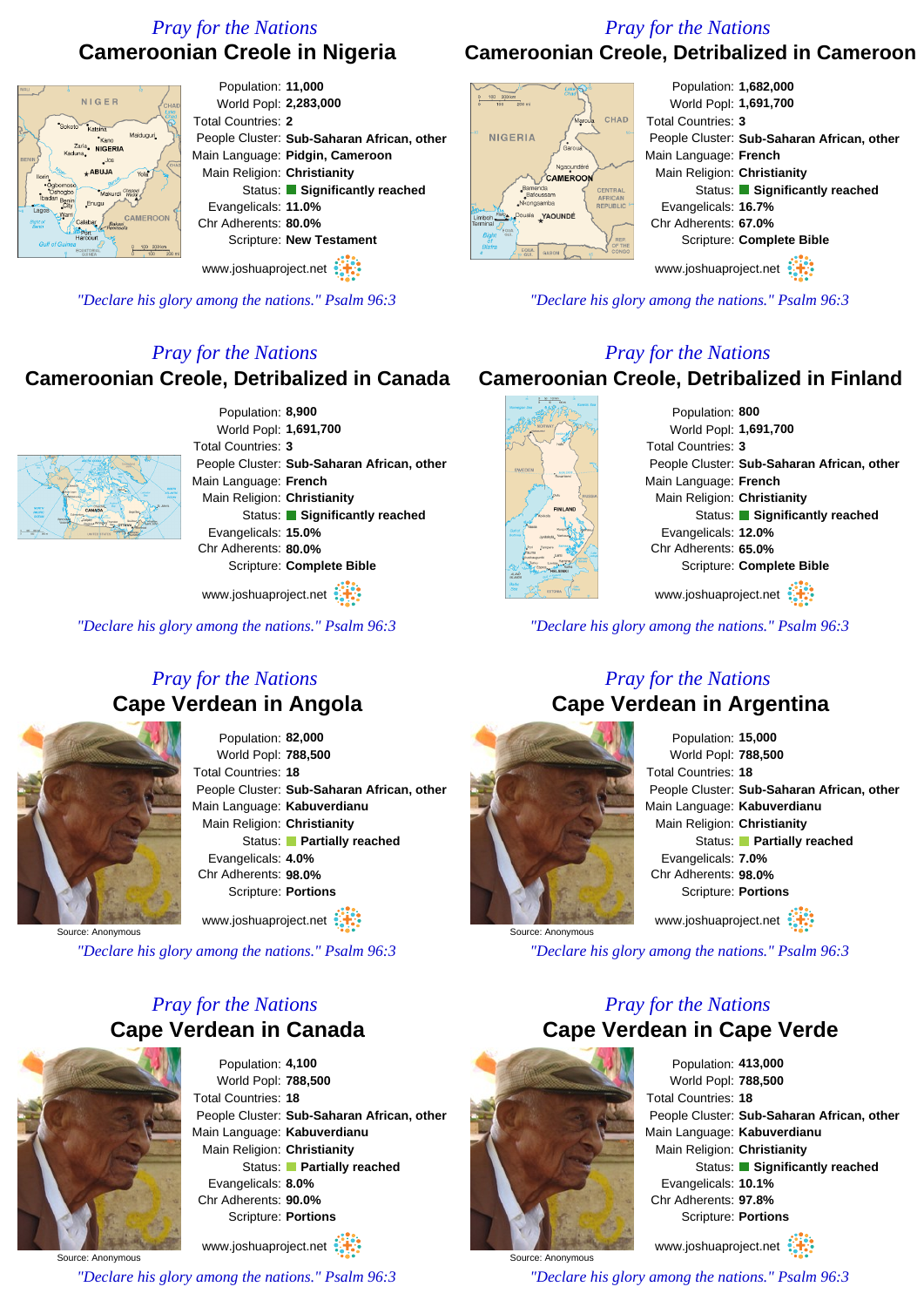# *Pray for the Nations* **Cape Verdean in France**



Population: **27,000** World Popl: **788,500** Total Countries: **18** People Cluster: **Sub-Saharan African, other** Main Language: **Kabuverdianu** Main Religion: **Christianity** Status: **Partially reached** Evangelicals: **6.6%** Chr Adherents: **95.0%** Scripture: **Portions** www.joshuaproject.net

Source: Anonymous

*"Declare his glory among the nations." Psalm 96:3*

# *Pray for the Nations* **Cape Verdean in Guinea-Bissau**



Population: **2,600** World Popl: **788,500** Total Countries: **18** People Cluster: **Sub-Saharan African, other** Main Language: **Kabuverdianu** Main Religion: **Christianity** Status: **Partially reached** Evangelicals: **6.0%** Chr Adherents: **96.0%** Scripture: **Portions**

Source: Anonymous www.joshuaproject.net

*"Declare his glory among the nations." Psalm 96:3*

### *Pray for the Nations* **Cape Verdean in Luxembourg**



Population: **4,100** World Popl: **788,500** Total Countries: **18** People Cluster: **Sub-Saharan African, other** Main Language: **Kabuverdianu** Main Religion: **Christianity** Status: **Partially reached** Evangelicals: **6.6%** Chr Adherents: **97.0%** Scripture: **Portions** www.joshuaproject.net

Anonymous

*"Declare his glory among the nations." Psalm 96:3*

# *Pray for the Nations* **Cape Verdean in Netherlands**



Population: **23,000** World Popl: **788,500** Total Countries: **18** People Cluster: **Sub-Saharan African, other** Main Language: **Kabuverdianu** Main Religion: **Christianity** Status: **Partially reached** Evangelicals: **6.6%** Chr Adherents: **95.0%** Scripture: **Portions**

Source: Anonymous www.joshuaproject.net *"Declare his glory among the nations." Psalm 96:3*

### *Pray for the Nations* **Cape Verdean in Germany**



Population: **3,100** World Popl: **788,500** Total Countries: **18** People Cluster: **Sub-Saharan African, other** Main Language: **Kabuverdianu** Main Religion: **Christianity** Status: **Partially reached** Evangelicals: **7.5%** Chr Adherents: **97.8%** Scripture: **Portions**

www.joshuaproject.net

*"Declare his glory among the nations." Psalm 96:3*

### *Pray for the Nations* **Cape Verdean in Italy**



Population: **4,100** World Popl: **788,500** Total Countries: **18** People Cluster: **Sub-Saharan African, other** Main Language: **Kabuverdianu** Main Religion: **Christianity** Status: **Partially reached** Evangelicals: **6.6%** Chr Adherents: **95.0%** Scripture: **Portions** www.joshuaproject.net

Source: Anonymous

*"Declare his glory among the nations." Psalm 96:3*

### *Pray for the Nations* **Cape Verdean in Mozambique**



Population: **2,200** World Popl: **788,500** Total Countries: **18** People Cluster: **Sub-Saharan African, other** Main Language: **Kabuverdianu** Main Religion: **Christianity** Status: **Partially reached** Evangelicals: **6.6%** Chr Adherents: **95.0%** Scripture: **Portions** www.joshuaproject.net

*"Declare his glory among the nations." Psalm 96:3*

### *Pray for the Nations* **Cape Verdean in Portugal**



Source: Anonymous

Population: **37,000** World Popl: **788,500** Total Countries: **18** People Cluster: **Sub-Saharan African, other** Main Language: **Kabuverdianu** Main Religion: **Christianity** Status: **Partially reached** Evangelicals: **5.0%** Chr Adherents: **95.0%** Scripture: **Portions**

www.joshuaproject.net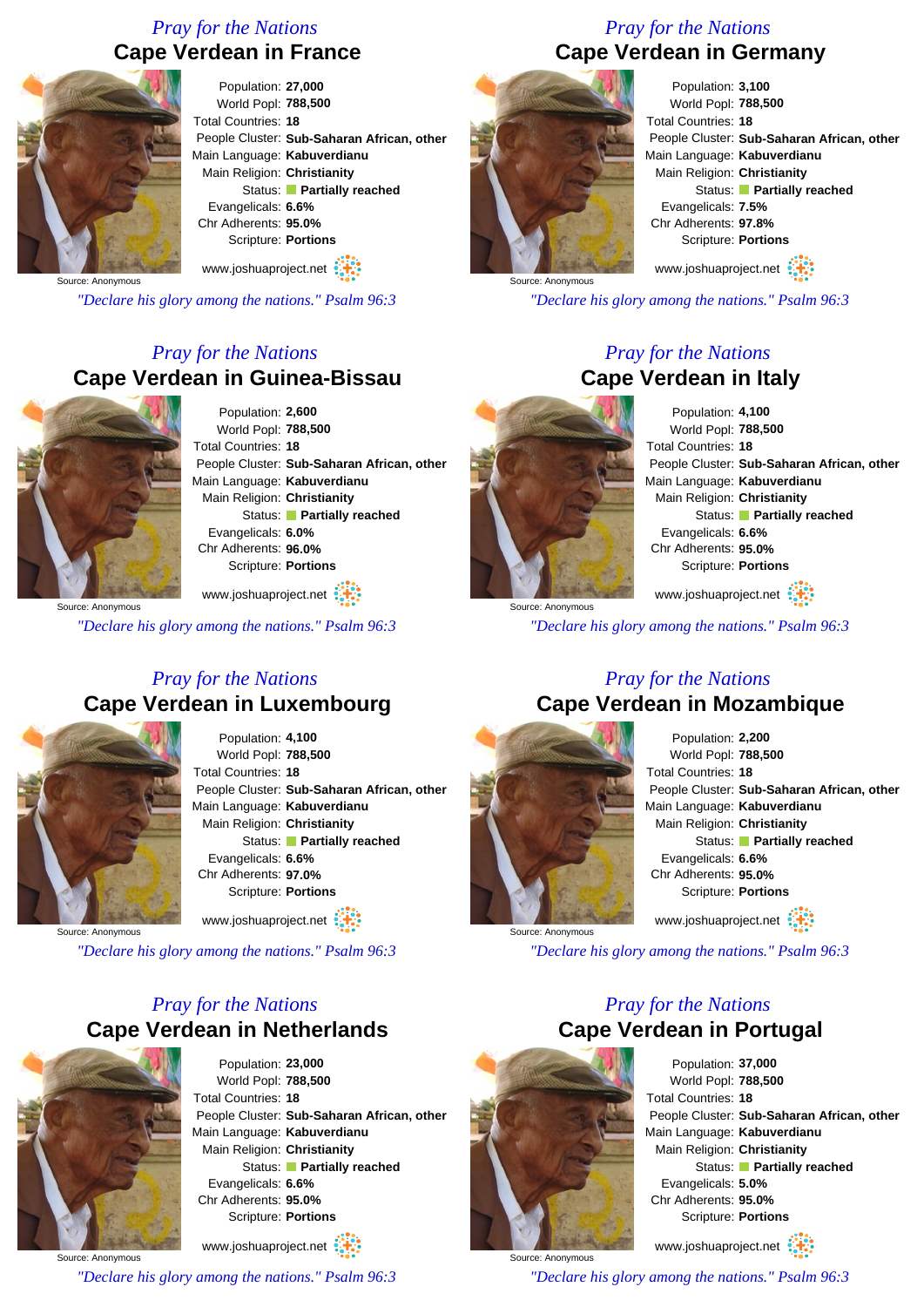### *Pray for the Nations*

# **Cape Verdean in Sao Tome and Principe**



Population: **16,000** World Popl: **788,500** Total Countries: **18** People Cluster: **Sub-Saharan African, other** Main Language: **Kabuverdianu** Main Religion: **Christianity** Status: **Partially reached** Evangelicals: **7.5%** Chr Adherents: **98.0%** Scripture: **Portions**

Source: Anonymous www.joshuaproject.net

*"Declare his glory among the nations." Psalm 96:3*

## *Pray for the Nations* **Cape Verdean in Spain**



Population: **3,100** World Popl: **788,500** Total Countries: **18** People Cluster: **Sub-Saharan African, other** Main Language: **Kabuverdianu** Main Religion: **Christianity** Status: **Partially reached** Evangelicals: **6.6%** Chr Adherents: **95.0%** Scripture: **Portions**

Source: Anonymous www.joshuaproject.net

*"Declare his glory among the nations." Psalm 96:3*

### *Pray for the Nations* **Cape Verdean in Switzerland**



Population: **2,400** World Popl: **788,500** Total Countries: **18** People Cluster: **Sub-Saharan African, other** Main Language: **Kabuverdianu** Main Religion: **Christianity** Status: **Partially reached** Evangelicals: **6.6%** Chr Adherents: **95.0%** Scripture: **Portions**

Source: Anonymous

*"Declare his glory among the nations." Psalm 96:3*

### *Pray for the Nations* **Coloured in South Africa**



Population: **5,407,000** World Popl: **5,407,000** Total Countries: **1** People Cluster: **Sub-Saharan African, other** Main Language: **Afrikaans** Main Religion: **Christianity** Status: **Significantly reached** Evangelicals: **24.4%** Chr Adherents: **82.0%** Scripture: **Complete Bible** www.joshuaproject.net

Source: Roger DeLange

www.joshuaproject.net

*Pray for the Nations* **Cape Verdean in Senegal**



Population: **46,000** World Popl: **788,500** Total Countries: **18** People Cluster: **Sub-Saharan African, other** Main Language: **Kabuverdianu** Main Religion: **Christianity** Status: **Partially reached** Evangelicals: **6.6%** Chr Adherents: **95.0%** Scripture: **Portions** www.joshuaproject.net

*"Declare his glory among the nations." Psalm 96:3*

### *Pray for the Nations* **Cape Verdean in Sweden**



Source: Anonymous

Source: Anonymous

Population: **800** World Popl: **788,500** Total Countries: **18** People Cluster: **Sub-Saharan African, other** Main Language: **Kabuverdianu** Main Religion: **Christianity** Status: **Partially reached** Evangelicals: **6.6%** Chr Adherents: **95.0%** Scripture: **Portions** www.joshuaproject.net

*"Declare his glory among the nations." Psalm 96:3*

### *Pray for the Nations* **Cape Verdean in United States**



Population: **103,000** World Popl: **788,500** Total Countries: **18** People Cluster: **Sub-Saharan African, other** Main Language: **Kabuverdianu** Main Religion: **Christianity** Status: **Partially reached** Evangelicals: **6.6%** Chr Adherents: **95.0%** Scripture: **Portions** www.joshuaproject.net

*"Declare his glory among the nations." Psalm 96:3*

### *Pray for the Nations* **Coloured Creole in South Africa**



Population: **41,000** World Popl: **41,000** Total Countries: **1** People Cluster: **Sub-Saharan African, other** Main Language: **Oorlams** Main Religion: **Christianity** Status: **Partially reached** Evangelicals: **6.0%** Chr Adherents: **80.0%** Scripture: **Translation Needed** www.joshuaproject.net

*"Declare his glory among the nations." Psalm 96:3*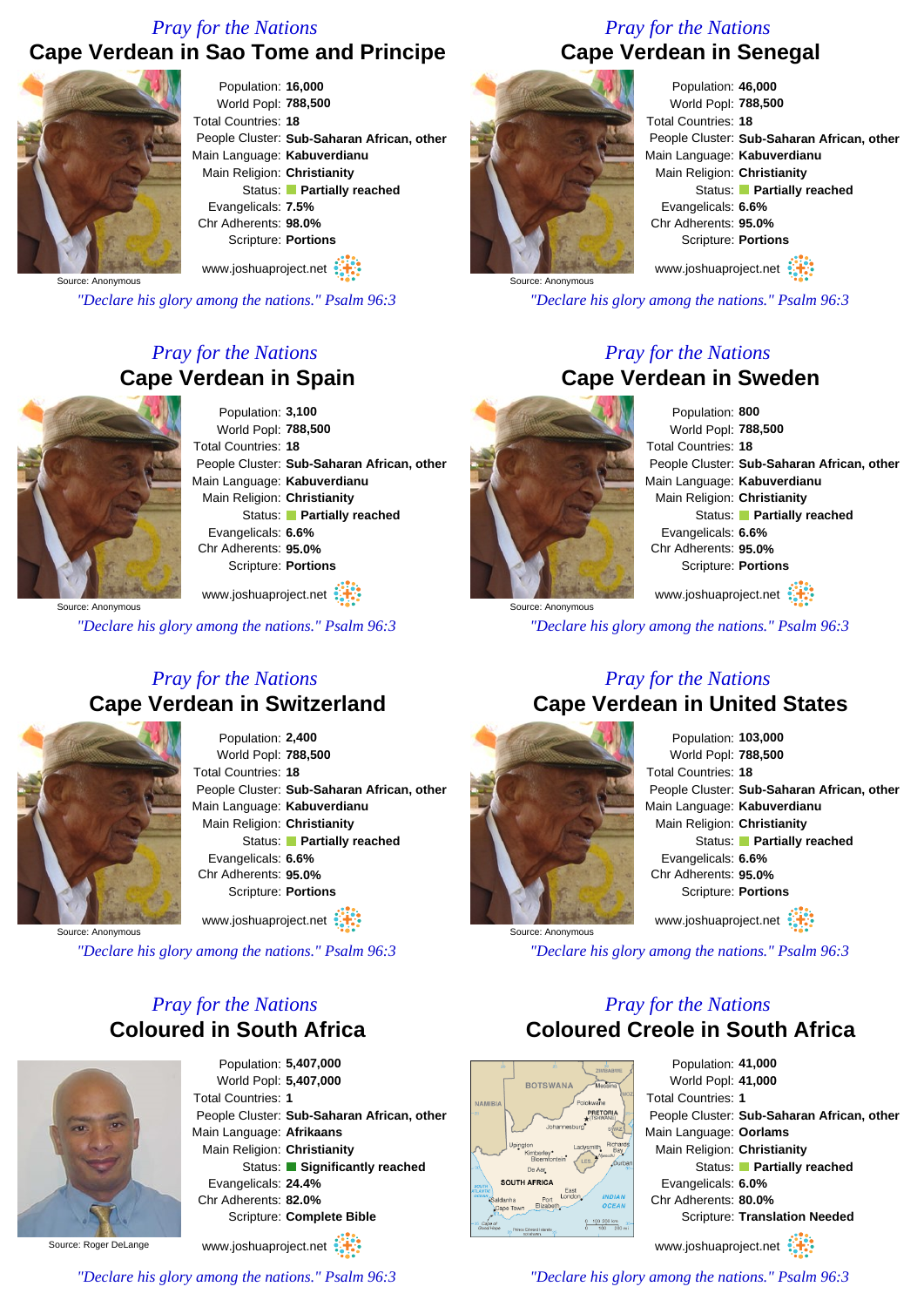# *Pray for the Nations* **Crioulo, Upper Guinea in Gambia**

Total Countries: **6**

Population: **25,000** World Popl: **524,000**

Main Religion: **Christianity**

Evangelicals: **7.5%** Chr Adherents: **70.0%**

People Cluster: **Sub-Saharan African, other** Main Language: **Guinea-Bissau Creole**

Status: **Partially reached**

Scripture: **Complete Bible**

### *Pray for the Nations* **Crioulo, Upper Guinea in Guinea-Bissau**



Population: **276,000** World Popl: **524,000** Total Countries: **6** People Cluster: **Sub-Saharan African, other** Main Language: **Guinea-Bissau Creole** Main Religion: **Christianity** Status: **Partially reached** Evangelicals: **5.6%** Chr Adherents: **52.0%** Scripture: **Complete Bible** www.joshuaproject.net

*"Declare his glory among the nations." Psalm 96:3*

### *Pray for the Nations* **Crioulo, Upper Guinea in Portugal**

Population: **24,000** World Popl: **524,000** Total Countries: **6** People Cluster: **Sub-Saharan African, other** Main Language: **Guinea-Bissau Creole** Main Religion: **Christianity** Status: **Partially reached** Evangelicals: **6.0%** Chr Adherents: **55.0%** Scripture: **Complete Bible** www.joshuaproject.net

*"Declare his glory among the nations." Psalm 96:3*

### *Pray for the Nations* **Crioulo, Upper Guinea in United States**



www.joshuaproject.net

*"Declare his glory among the nations." Psalm 96:3*

# *Pray for the Nations* **Detribalized Pidgen in United States**



### *Pray for the Nations* **Crioulo, Upper Guinea in Senegal**



Population: **12,000** World Popl: **524,000** Total Countries: **6** People Cluster: **Sub-Saharan African, other** Main Language: **Guinea-Bissau Creole** Main Religion: **Christianity** Status: **Partially reached** Evangelicals: **4.0%** Chr Adherents: **75.0%** Scripture: **Complete Bible**

www.joshuaproject.net

*"Declare his glory among the nations." Psalm 96:3*

# *Pray for the Nations* **Detribalized Pidgen in Nigeria**



Population: **1,937,000** World Popl: **1,939,900** Total Countries: **2** People Cluster: **Sub-Saharan African, other** Main Language: **Pidgin, Nigerian** Main Religion: **Christianity** Status: **Significantly reached** Evangelicals: **30.9%** Chr Adherents: **56.0%** Scripture: **Complete Bible** www.joshuaproject.net

*"Declare his glory among the nations." Psalm 96:3*

*"Declare his glory among the nations." Psalm 96:3*







SENEGAI

Population: **14,000** World Popl: **524,000** Total Countries: **6** People Cluster: **Sub-Saharan African, other** Main Language: **Guinea-Bissau Creole** Main Religion: **Islam** Status: **Partially reached** Evangelicals: **4.0%** Chr Adherents: **15.0%** Scripture: **Complete Bible**

www.joshuaproject.net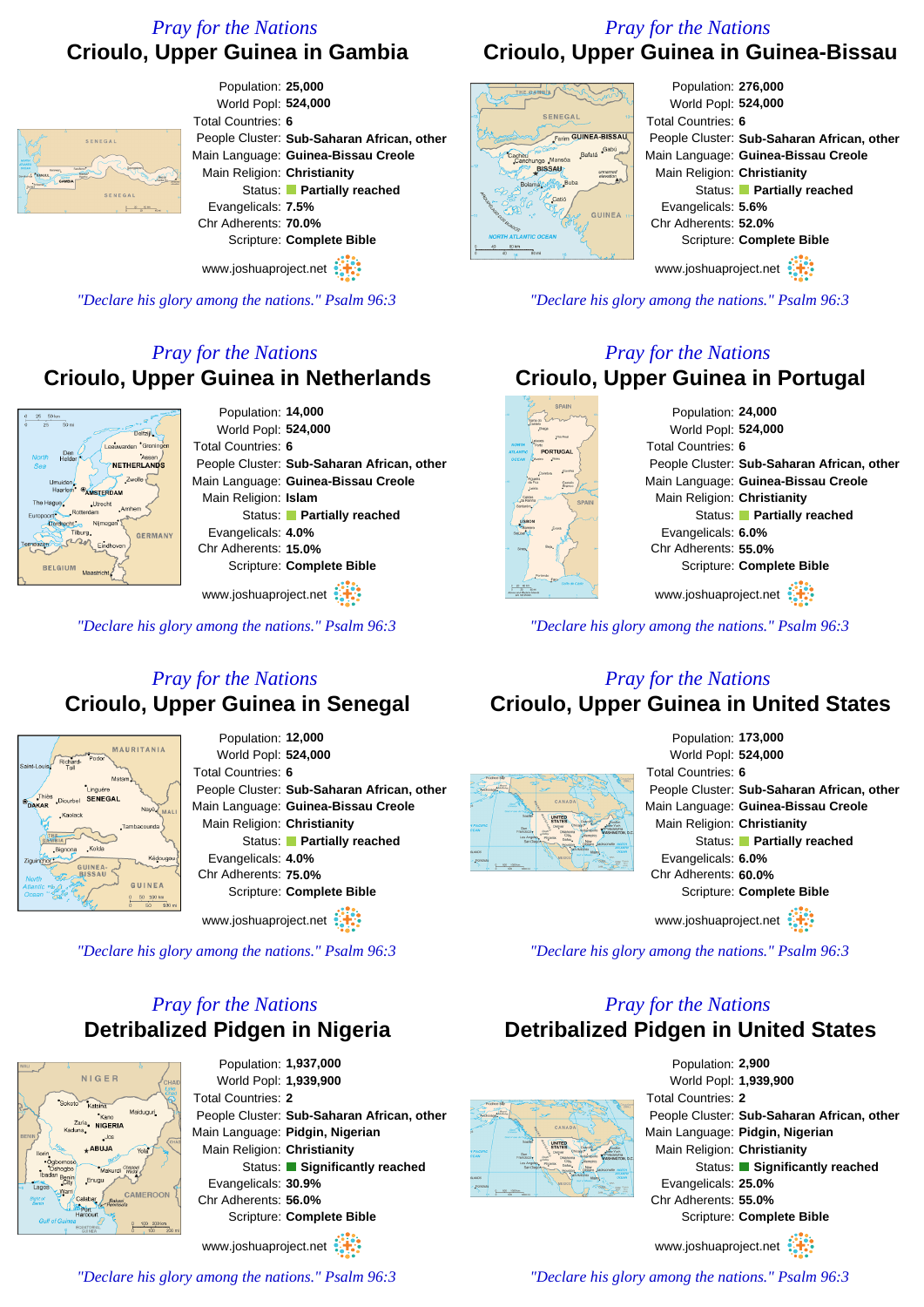# *Pray for the Nations* **Fa d'Ambu in Equatorial Guinea**



Population: **7,100** World Popl: **7,700** Total Countries: **2** People Cluster: **Sub-Saharan African, other** Main Language: **Fa d'Ambu** Main Religion: **Ethnic Religions** Status: **Partially reached** Evangelicals: **3.0%** Chr Adherents: **30.0%** Scripture: **New Testament** www.joshuaproject.net

Source: Anonymous

*"Declare his glory among the nations." Psalm 96:3*

# *Pray for the Nations* **Fernandino Creole in Equatorial Guinea**



Population: **9,100** World Popl: **9,100** Total Countries: **1** People Cluster: **Sub-Saharan African, other** Main Language: **Equatorial Guinean Pidgin** Main Religion: **Christianity** Status: **Partially reached** Evangelicals: **4.0%** Chr Adherents: **99.0%** Scripture: **Portions** www.joshuaproject.net

*"Declare his glory among the nations." Psalm 96:3*



### *Pray for the Nations* **Gori in Chad**

Population: **1,900** World Popl: **1,900** Total Countries: **1** People Cluster: **Sub-Saharan African, other** Main Language: **Laal** Main Religion: **Islam** Status: **Partially reached** Evangelicals: **7.0%** Chr Adherents: **10.0%** Scripture: **Unspecified**

www.joshuaproject.net

*"Declare his glory among the nations." Psalm 96:3*

# *Pray for the Nations* **Krio, Creole in Australia**



Population: **3,700** World Popl: **910,000** Total Countries: **7** People Cluster: **Sub-Saharan African, other** Main Language: **Krio** Main Religion: **Christianity** Status: **Partially reached** Evangelicals: **5.0%** Chr Adherents: **45.0%** Scripture: **Complete Bible** www.joshuaproject.net

Source: Anonymous

*"Declare his glory among the nations." Psalm 96:3*

# *Pray for the Nations* **Fa d'Ambu in Spain**

| Population: 600           |                                            |
|---------------------------|--------------------------------------------|
| World Popl: 7,700         |                                            |
| <b>Total Countries: 2</b> |                                            |
|                           | People Cluster: Sub-Saharan African, other |
| Main Language: Fa d'Ambu  |                                            |
|                           | Main Religion: Ethnic Religions            |
|                           | Status: Minimally Reached                  |
| Evangelicals: 2.00%       |                                            |
| Chr Adherents: 40.00%     |                                            |
|                           | Scripture: New Testament                   |
| www.joshuaproject.net     |                                            |

*"Declare his glory among the nations." Psalm 96:3*

### *Pray for the Nations* **Gbe, Gbesi in Benin**

Population: **122,000** World Popl: **122,000** Total Countries: **1** People Cluster: **Sub-Saharan African, other** Main Language: **Gbe, Gbesi** Main Religion: **Ethnic Religions** Status: **Minimally Reached** Evangelicals: **1.00%** Chr Adherents: **45.00%** Scripture: **Translation Needed** www.joshuaproject.net

*"Declare his glory among the nations." Psalm 96:3*



Source: Anonymous

# *Pray for the Nations*

# **Guinea-Bissaun, general in Portugal**



Population: **20,000** World Popl: **20,000** Total Countries: **1** People Cluster: **Sub-Saharan African, other** Main Language: **Portuguese** Main Religion: **Islam** Status: **Minimally Reached** Evangelicals: **1.60%** Chr Adherents: **11.00%** Scripture: **Complete Bible** www.joshuaproject.net

*"Declare his glory among the nations." Psalm 96:3*

# *Pray for the Nations* **Krio, Aku in Gambia**



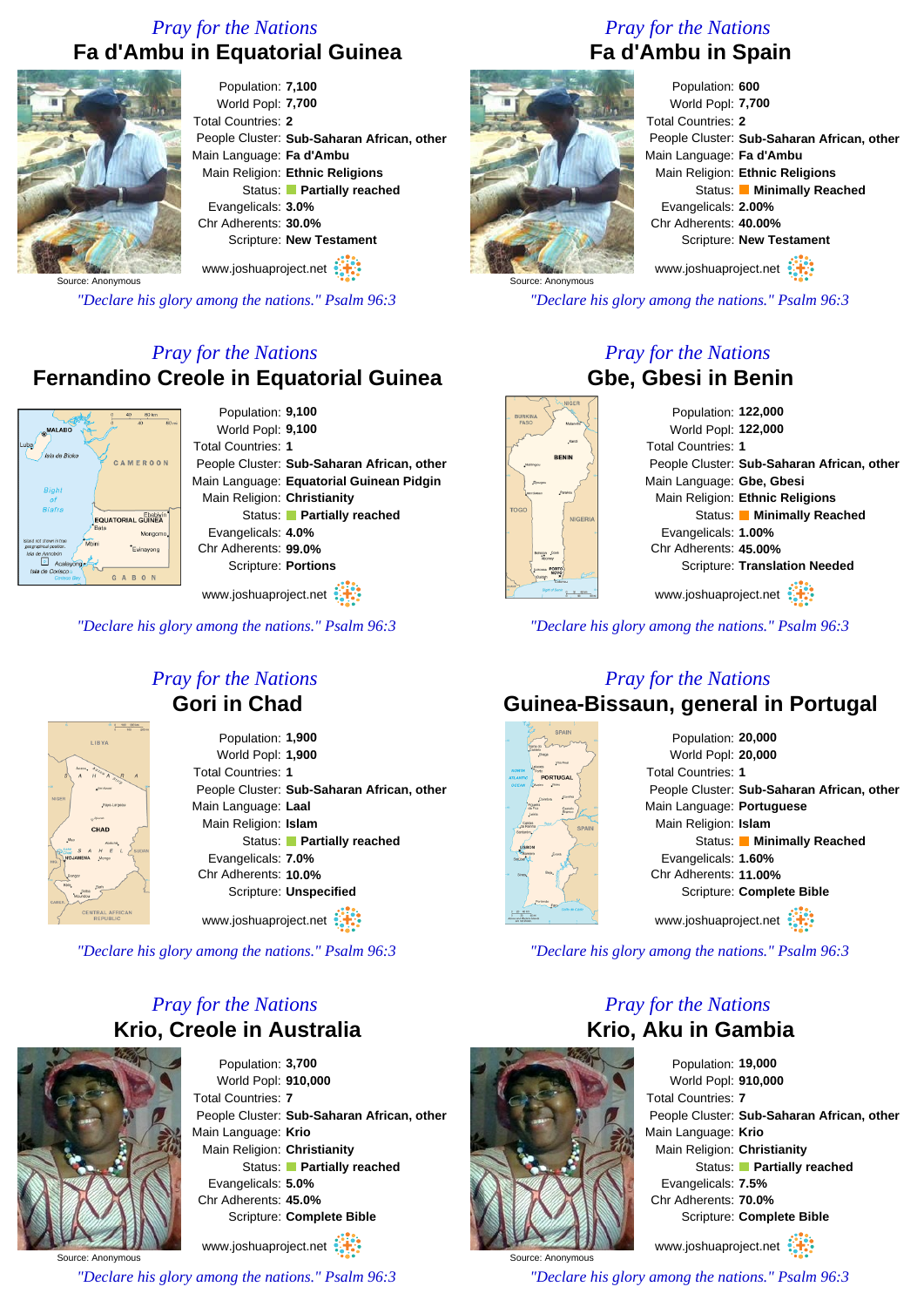# *Pray for the Nations* **Krio, Creole in Guinea**



Population: **2,800** World Popl: **910,000** Total Countries: **7** People Cluster: **Sub-Saharan African, other** Main Language: **Krio** Main Religion: **Christianity** Status: **Partially reached** Evangelicals: **3.0%** Chr Adherents: **80.0%** Scripture: **Complete Bible** www.joshuaproject.net

Source: Anonymous

*"Declare his glory among the nations." Psalm 96:3*

# *Pray for the Nations* **Krio, Creole in Sierra Leone**



Population: **852,000** World Popl: **910,000** Total Countries: **7** People Cluster: **Sub-Saharan African, other** Main Language: **Krio** Main Religion: **Christianity** Status: **Partially reached** Evangelicals: **6.5%** Chr Adherents: **45.0%** Scripture: **Complete Bible**

Source: Anonymous www.joshuaproject.net

*"Declare his glory among the nations." Psalm 96:3*

### *Pray for the Nations* **Krio, Creole in United States**



Population: **5,100** World Popl: **910,000** Total Countries: **7** People Cluster: **Sub-Saharan African, other** Main Language: **Krio** Main Religion: **Christianity** Status: **Partially reached** Evangelicals: **4.0%** Chr Adherents: **80.0%** Scripture: **Complete Bible** www.joshuaproject.net

Source: Anonymous

*"Declare his glory among the nations." Psalm 96:3*

# *Pray for the Nations* **Mestico, Saotomense in Portugal**



Population: **9,400** World Popl: **205,400** Total Countries: **2** People Cluster: **Sub-Saharan African, other** Main Language: **Saotomense** Main Religion: **Christianity** Status: **Partially reached** Evangelicals: **4.2%** Chr Adherents: **87.0%** Scripture: **Translation Needed**

www.joshuaproject.net

*"Declare his glory among the nations." Psalm 96:3*

# *Pray for the Nations* **Krio, Creole in Senegal**



Population: **8,400** World Popl: **910,000** Total Countries: **7** People Cluster: **Sub-Saharan African, other** Main Language: **Krio** Main Religion: **Christianity** Status: **Superficially reached** Evangelicals: **2.0%** Chr Adherents: **70.0%** Scripture: **Complete Bible** www.joshuaproject.net

*"Declare his glory among the nations." Psalm 96:3*

### *Pray for the Nations* **Krio, Sierra Leonian in United Kingdom**



Population: **19,000** World Popl: **910,000** Total Countries: **7** People Cluster: **Sub-Saharan African, other** Main Language: **Krio** Main Religion: **Christianity** Status: **Partially reached** Evangelicals: **5.0%** Chr Adherents: **75.0%** Scripture: **Complete Bible** www.joshuaproject.net

*"Declare his glory among the nations." Psalm 96:3*

### *Pray for the Nations* **Mestico, Mozambican in Portugal**



Population: **3,400** World Popl: **3,400** Total Countries: **1** People Cluster: **Sub-Saharan African, other** Main Language: **Portuguese** Main Religion: **Christianity** Status: **Partially reached** Evangelicals: **10.0%** Chr Adherents: **48.0%** Scripture: **Complete Bible** www.joshuaproject.net

*"Declare his glory among the nations." Psalm 96:3*

### *Pray for the Nations*

### **Mestico, Saotomense in Sao Tome and Principe**

| <b>Ilhéu Bombom</b><br>Ilha do Principe                | Population: 196,000                        |
|--------------------------------------------------------|--------------------------------------------|
| "Santo Antonio<br><b>Ilhéu Caroco</b>                  | World Popl: 205,400                        |
| Tinhosa Pequena<br>Tinhosa Grande                      | <b>Total Countries: 2</b>                  |
|                                                        | People Cluster: Sub-Saharan African, other |
| Gulf of                                                | Main Language: Saotomense                  |
| Guinea                                                 | Main Religion: Christianity                |
|                                                        | Status: Partially reached                  |
| Ilhéu das Cabras                                       | Evangelicals: 6.0%                         |
| eves.<br>Ilha de<br><b>AO TOMÉ</b><br>São Tomé         | Chr Adherents: 85.0%                       |
| 40 km<br>20<br>Santa Cruz                              | Scripture: Translation Needed              |
| $\overline{20}$<br>40 mi<br>$\circ$<br>Ilhéu das Rôlas |                                            |
|                                                        | www.joshuaproject.net                      |
|                                                        |                                            |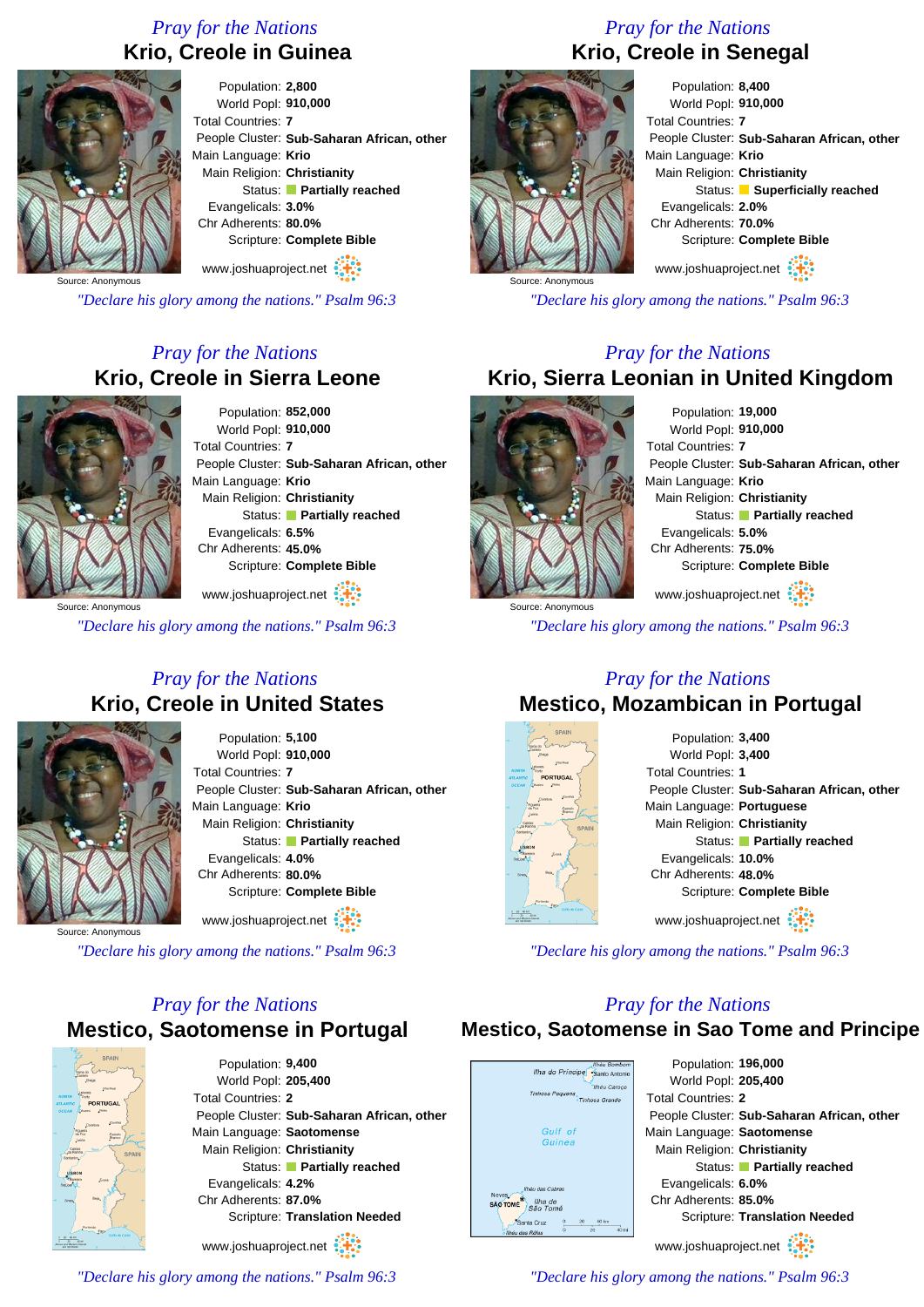# *Pray for the Nations*

### *Pray for the Nations* **Principense in Sao Tome and Principe**

Population: **2,600** World Popl: **2,600** Total Countries: **1**

Main Language: **Principense** Main Religion: **Christianity**

Scripture: **Unspecified** www.joshuaproject.net

Evangelicals: **3.5%** Chr Adherents: **95.0%**

*"Declare his glory among the nations." Psalm 96:3*

*Pray for the Nations*

People Cluster: **Sub-Saharan African, other**

Status: **Partially reached**

# **Namibians, English-speaking in Namibia**

### Population: **30,000** ANGOLA World Popl: **30,000** Total Countries: **1**  $e^{\frac{1}{2}P}{e}$ (Popa Palis<br>
\* Otjiwarongo<br>
\* Otjiwarongo<br>
\* AMIBIA Main Language: **English** WINDHOEK<br> **\*** Gobabis BOTSWANA Main Religion: **Christianity** ental Evangelicals: **12.0%** Chr Adherents: **91.0%** Scripture: **Complete Bible** www.joshuaproject.net

People Cluster: **Sub-Saharan African, other** Status: **Significantly reached** 

*"Declare his glory among the nations." Psalm 96:3*

# *Pray for the Nations* **Reunionese Creole in Comoros**



Population: **800** World Popl: **646,800** Total Countries: **3** People Cluster: **Sub-Saharan African, other** Main Language: **Reunion Creole French** Main Religion: **Christianity** Status: **Superficially reached** Evangelicals: **0.5%** Chr Adherents: **100.0%** Scripture: **Portions**

www.joshuaproject.net

*"Declare his glory among the nations." Psalm 96:3*

### *Pray for the Nations* **Reunionese Creole in Reunion**



Population: **529,000** World Popl: **646,800** Total Countries: **3** People Cluster: **Sub-Saharan African, other** Main Language: **Reunion Creole French** Main Religion: **Christianity** Status: **Partially reached** Evangelicals: **8.1%** Chr Adherents: **97.0%** Scripture: **Portions**

www.joshuaproject.net

*"Declare his glory among the nations." Psalm 96:3*

# *Pray for the Nations* **Seychellese Creole in Kenya**



Population: **2,200** World Popl: **96,500** Total Countries: **4** People Cluster: **Sub-Saharan African, other** Main Language: **Seychelles Creole French** Main Religion: **Christianity** Status: **Partially reached** Evangelicals: **6.0%** Chr Adherents: **97.0%** Scripture: **Complete Bible**

Source: Anonymous www.joshuaproject.net *"Declare his glory among the nations." Psalm 96:3*



llha do Principe Tinhosa Pequena

Gulf of

Guinea

llháu das Cahros Neves<br>SÃO TOMÉ São Tomé Santa Cruz

> **Reunionese Creole in Madagascar** Population: **117,000** World Popl: **646,800** Total Countries: **3** People Cluster: **Sub-Saharan African, other** Main Language: **Reunion Creole French** Main Religion: **Christianity** Status: **Partially reached** Evangelicals: **5.9%** Chr Adherents: **87.0%** Scripture: **Portions**

www.joshuaproject.net

*"Declare his glory among the nations." Psalm 96:3*

### *Pray for the Nations* **Seychellese Creole in Canada**

|                   | Population: 600                            |  |
|-------------------|--------------------------------------------|--|
|                   | World Popl: 96,500                         |  |
|                   | <b>Total Countries: 4</b>                  |  |
|                   | People Cluster: Sub-Saharan African, other |  |
|                   | Main Language: Seychelles Creole French    |  |
|                   | Main Religion: Christianity                |  |
|                   | Status: Partially reached                  |  |
|                   | Evangelicals: 6.0%                         |  |
|                   | Chr Adherents: 90.0%                       |  |
|                   | Scripture: Complete Bible                  |  |
| Courses Announces | www.joshuaproject.net                      |  |
|                   |                                            |  |

*"Declare his glory among the nations." Psalm 96:3*

# *Pray for the Nations* **Seychellese Creole in Seychelles**



Source: Anonymous

Source: Anonymous

Population: **91,000** World Popl: **96,500** Total Countries: **4** People Cluster: **Sub-Saharan African, other** Main Language: **Seychelles Creole French** Main Religion: **Christianity** Status: **Partially reached** Evangelicals: **7.1%** Chr Adherents: **98.0%** Scripture: **Complete Bible** www.joshuaproject.net